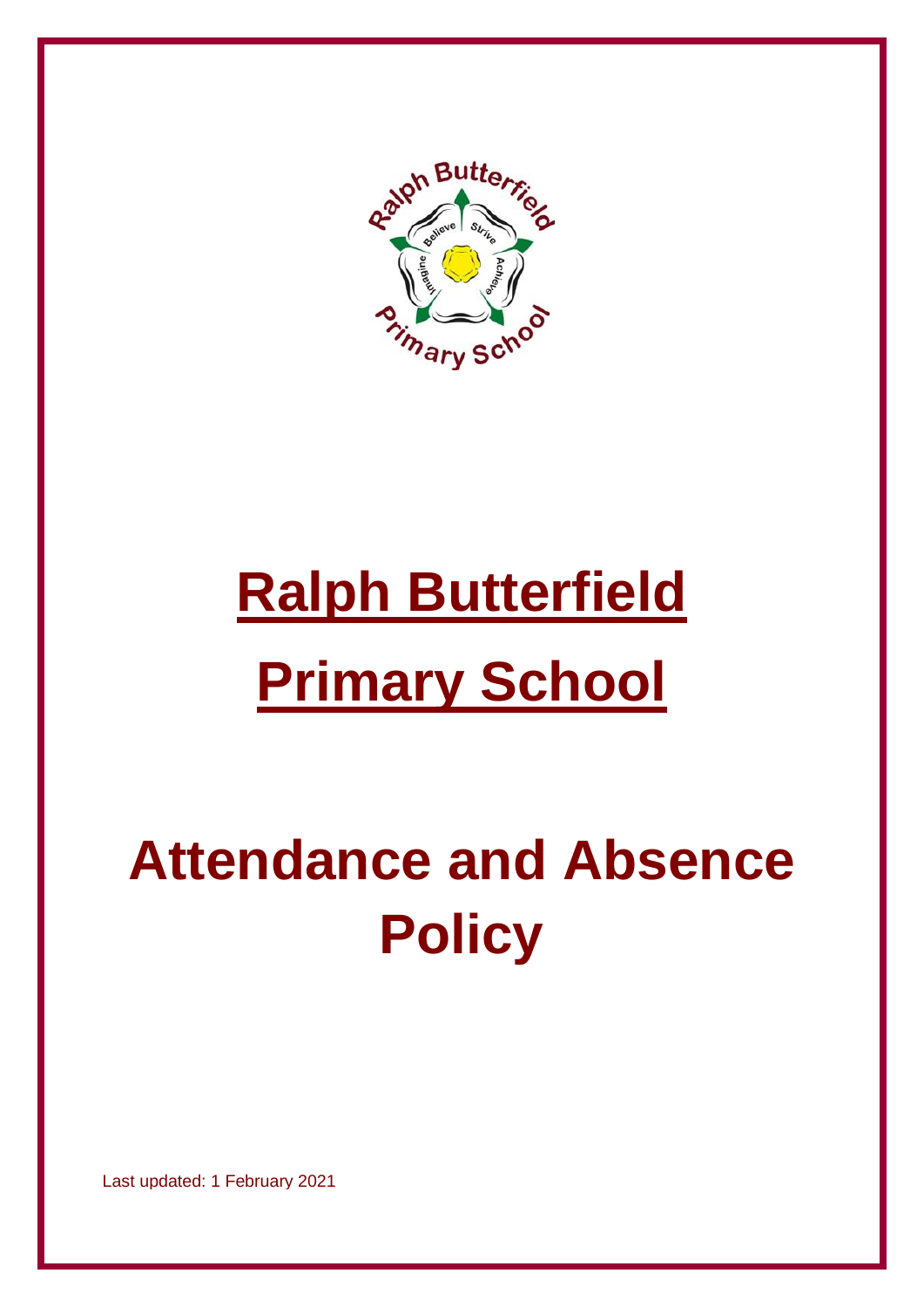#### **Contents:**

[Statement of intent](file:///C:/Users/helen/Downloads/Primary_Attendance%20and%20Absence%20Policy_20200930.docx%23AA)

- 1. [Legal framework](file:///C:/Users/helen/Downloads/Primary_Attendance%20and%20Absence%20Policy_20200930.docx%23_Background)
- 2. [Roles and responsibilities](file:///C:/Users/helen/Downloads/Primary_Attendance%20and%20Absence%20Policy_20200930.docx%23_Roles_and_responsibilities)
- 3. [Definitions](file:///C:/Users/helen/Downloads/Primary_Attendance%20and%20Absence%20Policy_20200930.docx%23_Definitions)
- 4. [Training of staff](file:///C:/Users/helen/Downloads/Primary_Attendance%20and%20Absence%20Policy_20200930.docx%23_Training_of_staff)
- 5. [Pupil expectations](file:///C:/Users/helen/Downloads/Primary_Attendance%20and%20Absence%20Policy_20200930.docx%23_Pupil_expectations)
- 6. [Pupils at risk of persistent absence](file:///C:/Users/helen/Downloads/Primary_Attendance%20and%20Absence%20Policy_20200930.docx%23_Pupils_at_risk)
- 7. [Absence procedures](file:///C:/Users/helen/Downloads/Primary_Attendance%20and%20Absence%20Policy_20200930.docx%23_Absence_procedures)
- 8. [Parental involvement](file:///C:/Users/helen/Downloads/Primary_Attendance%20and%20Absence%20Policy_20200930.docx%23_Contact_information%5bUpdated%5d_Parent)
- 9. [Attendance register](file:///C:/Users/helen/Downloads/Primary_Attendance%20and%20Absence%20Policy_20200930.docx%23_Attendance_register)
- 10. [Attendance officer](file:///C:/Users/helen/Downloads/Primary_Attendance%20and%20Absence%20Policy_20200930.docx%23_Attendance_Officer)
- 11. [Lateness](file:///C:/Users/helen/Downloads/Primary_Attendance%20and%20Absence%20Policy_20200930.docx%23_Searching)
- 12. [Term-time leave](file:///C:/Users/helen/Downloads/Primary_Attendance%20and%20Absence%20Policy_20200930.docx%23_Items_banned_from)
- 13. [Leave during lunch times](file:///C:/Users/helen/Downloads/Primary_Attendance%20and%20Absence%20Policy_20200930.docx%23_Absence_during_lunch)
- 14. [Truancy](file:///C:/Users/helen/Downloads/Primary_Attendance%20and%20Absence%20Policy_20200930.docx%23_Truancy_1)
- 15. [Missing children](file:///C:/Users/helen/Downloads/Primary_Attendance%20and%20Absence%20Policy_20200930.docx%23_Monitoring_1)
- 16. [Religious observances](file:///C:/Users/helen/Downloads/Primary_Attendance%20and%20Absence%20Policy_20200930.docx%23_Outside_school_and)
- 17. [Appointments](file:///C:/Users/helen/Downloads/Primary_Attendance%20and%20Absence%20Policy_20200930.docx%23_Confiscation)
- 18. [Modelling, sport and acting performances/activities](file:///C:/Users/helen/Downloads/Primary_Attendance%20and%20Absence%20Policy_20200930.docx%23_Modelling,_sport_and)
- 19. [Young carers](file:///C:/Users/helen/Downloads/Primary_Attendance%20and%20Absence%20Policy_20200930.docx%23_Young_carers_1)
- 20. [Monitoring and review](file:///C:/Users/helen/Downloads/Primary_Attendance%20and%20Absence%20Policy_20200930.docx%23_Monitoring_and_review)

## **Appendices**

**APPENDIX A** – [Attendance Monitoring Procedures](file:///C:/Users/helen/Downloads/Primary_Attendance%20and%20Absence%20Policy_20200930.docx%23a) **APPENDIX B** – Initial Concerns Attendance Letter **APPENDIX C** – [Attendance Update Letter](file:///C:/Users/helen/Downloads/Primary_Attendance%20and%20Absence%20Policy_20200930.docx%23a) **APPENDIX D** – [Termly](file:///C:/Users/helen/Downloads/Primary_Attendance%20and%20Absence%20Policy_20200930.docx%23a) Fast Track Cycle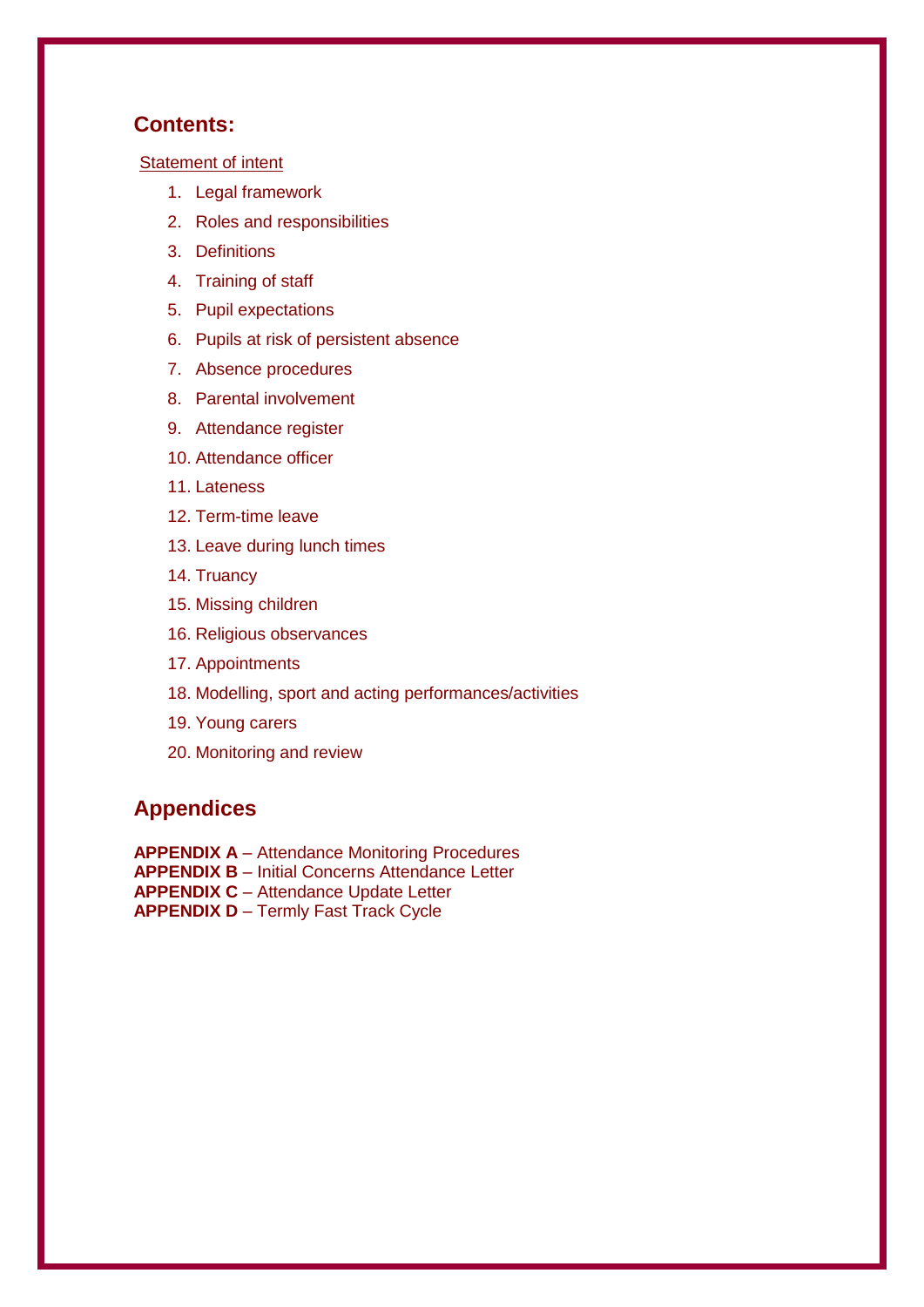## **Statement of intent**

Ralph Butterfield Primary School believes that in order to facilitate teaching and learning, good attendance is essential. Pupils cannot achieve their full potential if they do not regularly attend school.

We are committed to:

 Ensuring parents follow the framework set in section 7 of the Education Act 1996, which states that:

"The parent of every child of compulsory school age shall cause him/her to receive efficient full-time education suitable –

(a) to age, ability and aptitude, and

(b) to any special educational needs he/she may have

Either by regular attendance at school or otherwise."

- Promoting and modelling good attendance behaviour.
- Ensuring equality and fairness of treatment for all.
- Implementing our policies in accordance with the Equality Act 2010.
- Early intervention and working with other agencies to ensure the health and safety of our pupils.

Signed by:

entity and the deterministic part of the Date: http://www.facebook.com/community/information-terministic part of the Date:

**Chair of governors** Date: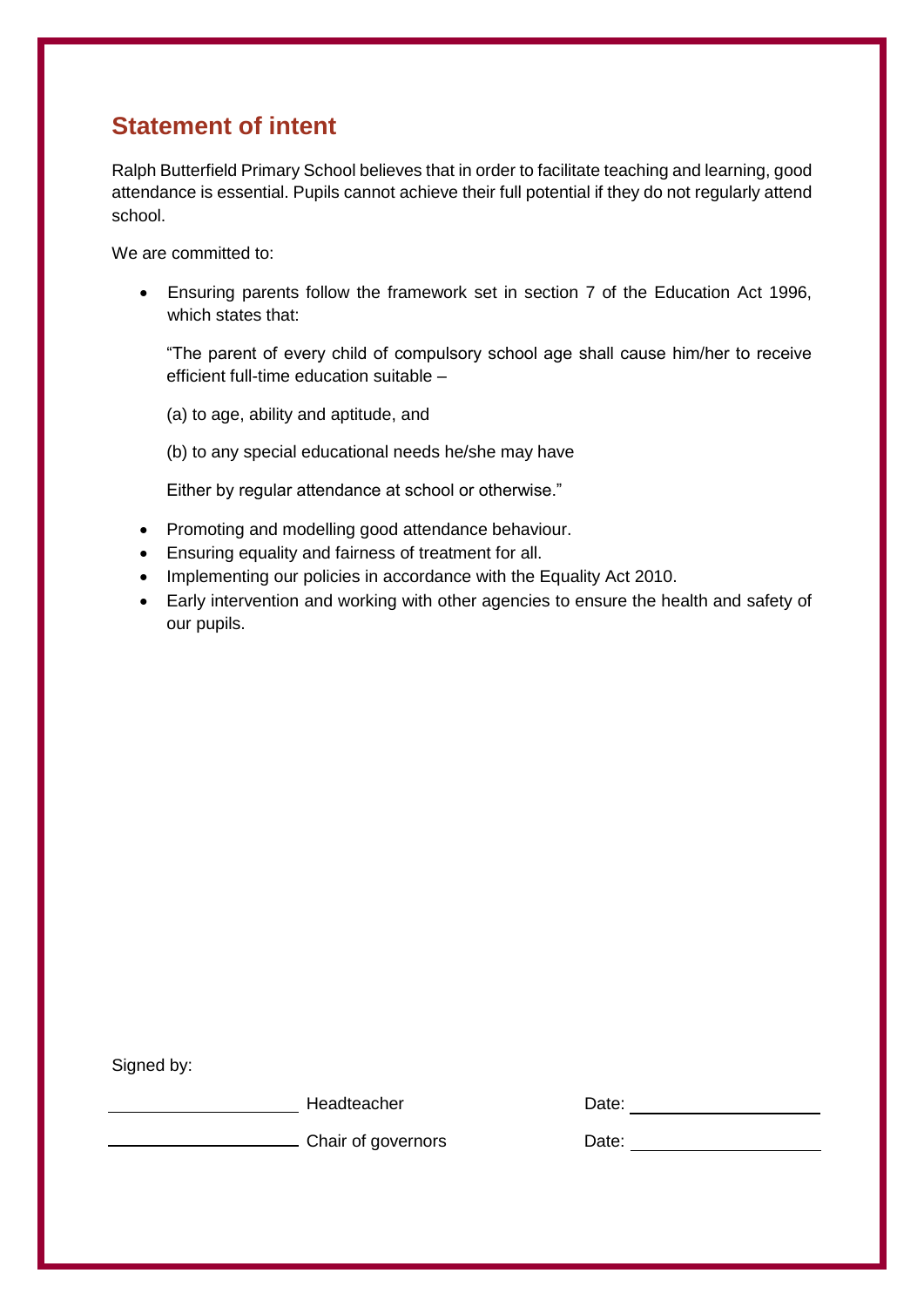## **1 Legal framework**

This policy has due regard to legislation and statutory guidance, including, but not limited to, the following:

- Education Act 1996
- Equality Act 2010
- Education (Pupil Registration) (England) Regulations 2006 (As amended)
- Children (Performances and Activities) (England) Regulations 2014
- Children and Young Persons Act 1963
- DfE (2020) 'School attendance'
- DfE (2015) 'Child performance and activities licensing legislation in England'
- DfE (2020) 'Keeping children safe in education'
- DfE (2016) 'Children missing education'
- DfE (2020) 'Improving school attendance'

This policy will be implemented in conjunction with the following school policies:

• Behaviour Policy

## **2 Roles and responsibilities**

The governing board has overall responsibility for:

 The implementation of this policy and procedures of Ralph Butterfield Primary School.

 Ensuring that this policy, as written, does not discriminate on any grounds, including, but not limited to, ethnicity/national origin, culture, religion, gender, disability or sexual orientation.

 Having regard to 'Keeping children safe in education' (2020) when making arrangements to safeguard and promote the welfare of children.

The Headteacher is responsible for the day-to-day implementation and management of this policy and procedures of the school, and distributing these to parents.

Staff, including teachers, support staff and volunteers, are responsible for:

- Following this policy and ensuring pupils do so too. They are also responsible for ensuring this policy is implemented fairly and consistently.
- Modelling good attendance behaviour.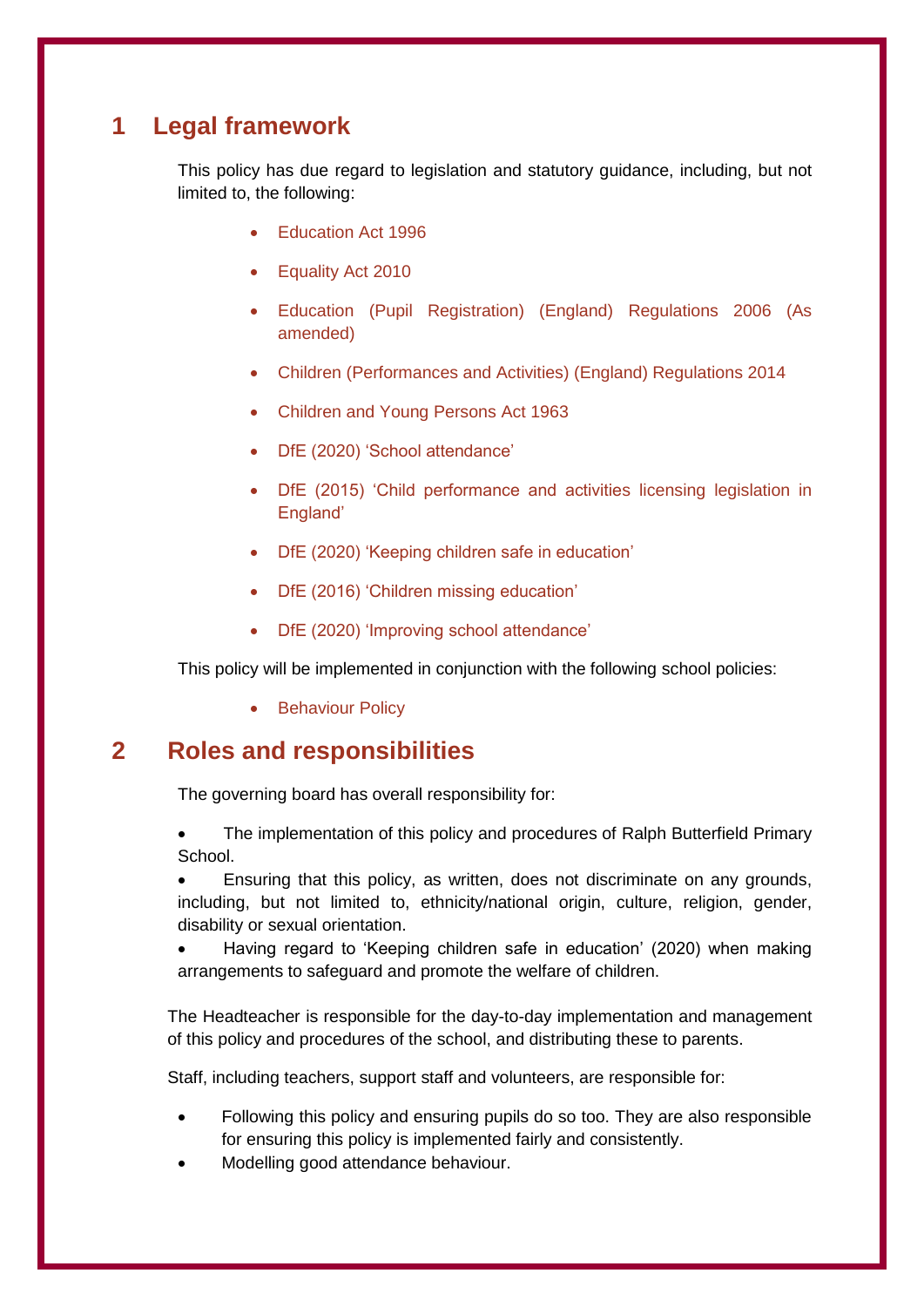Using their professional judgement and knowledge of individual pupils to inform decisions as to whether any welfare concerns should be escalated.

Parents are expected to take responsibility for the attendance of their child during termtime.

Parents are expected to promote good attendance behaviour and ensure that their child attends school every day.

The school will ensure that absence procedures are understood by pupils, parents and carers.

Parents are responsible for:

- Providing accurate and up-to-date contact details.
- Providing the school with more than one emergency contact number.
- Updating the school if their details change.

## **3 Definitions**

For the purpose of this policy, the school defines:

"Absence" as:

Arrival at school after the register has closed. Not attending school for any reason.

#### An **"authorised absence"** as:

An absence for sickness for which the school has granted leave. Medical or dental appointments which unavoidably fall during school time, for which the school has granted leave. Religious or cultural observances for which the school has granted leave.

An absence due to a family emergency.

#### An "unauthorised absence" as:

Parents keeping children off school unnecessarily or without reason. Truancy before or during the school day. Absences which have never been properly explained. Arrival at school after the register has closed. Absence due to shopping, looking after other children or birthdays. Absence due to day trips and holidays in term-time which have not been agreed. Leaving school for no reason during the day.

"Persistent absenteeism" as:

Missing 10 percent or more of schooling across the year **for any reason**.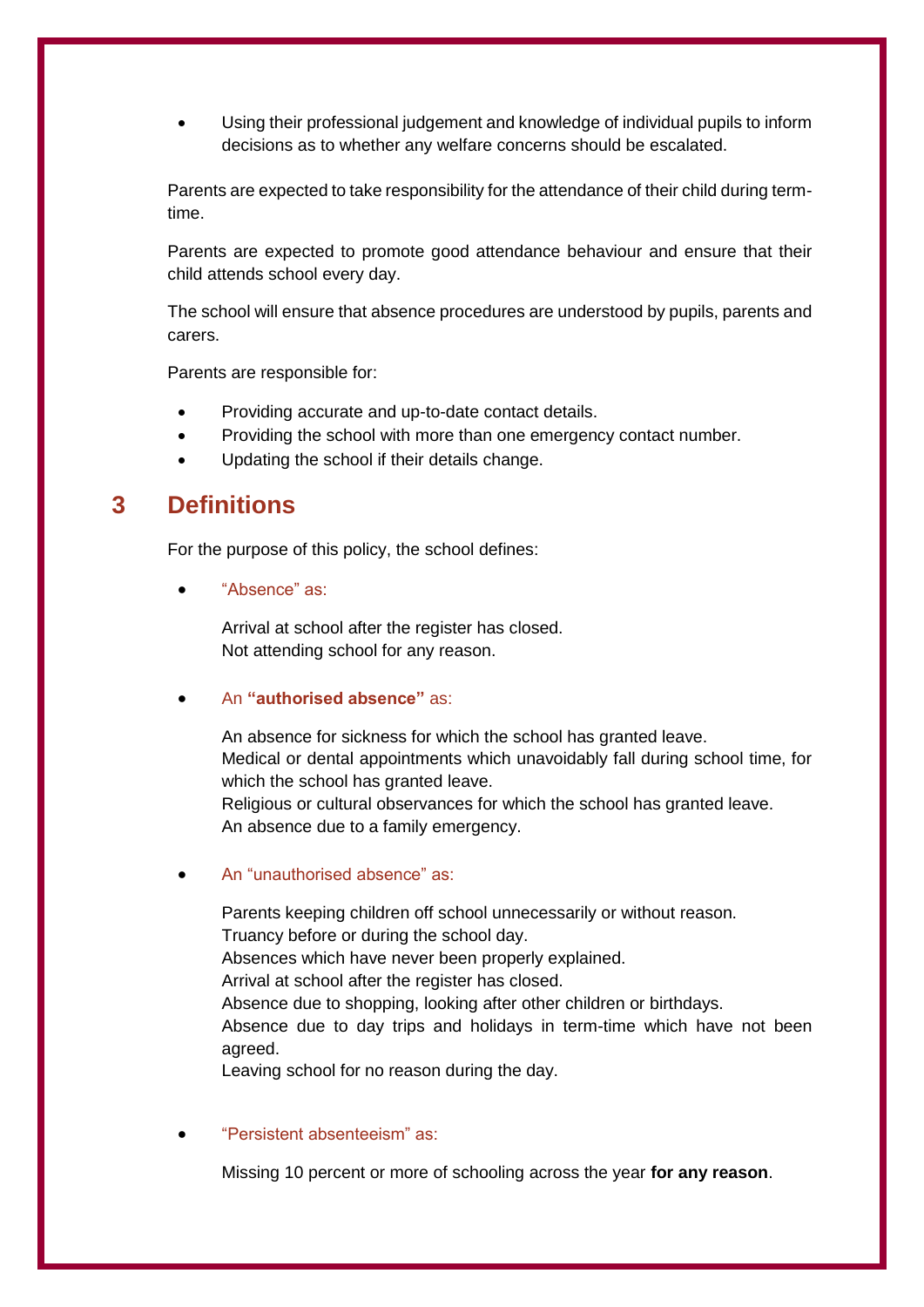## **4 Training of staff**

The school recognises that early intervention can prevent poor attendance. As such, teachers will receive training in identifying potentially at-risk pupils as part of their induction and refresher training.

Teachers and support staff will receive training on this policy as part of their induction.

Teachers and support staff will receive regular and ongoing training as part of their development.

## **5 Pupil expectations**

Pupils are expected to attend school every day and to keep their attendance at, or above, **95 percent** throughout the year.

## **6 Pupils at risk of persistent absence**

The SLT will:

- Establish a range of evidence-based interventions to address barriers to attendance.
- Monitor the implementation and quality of escalation procedures and seek robust evidence of the escalation procedures that work.
- Attend or lead attendance reviews in line with escalation procedures.
- Establish robust escalation procedures which will be initiated before absence becomes a problem by: Sending letters to parents. Engaging with LA attendance teams. Using fixed penalty notices.

The governing board will engage in attendance panels to reinforce messages and outline relevance in terms of training and employment.

Pupils potentially at greater risk of harm who need a social worker will be supported with pastoral and academic support, alongside action by statutory services in response to any unauthorised absences.

Teaching staff will:

- Welcome pupils back following any absence and provide catch-up support to build confidence and bridge gaps.
- Meet with pupils to discuss absence, patterns, barriers and problems.
- Establish plans to remove barriers and provide additional support.
- Lead daily or weekly check-ins to review progress and the impact of support.
- Make regular contact with families to discuss progress.
- Consider what support for re-engagement might be needed, including for vulnerable groups.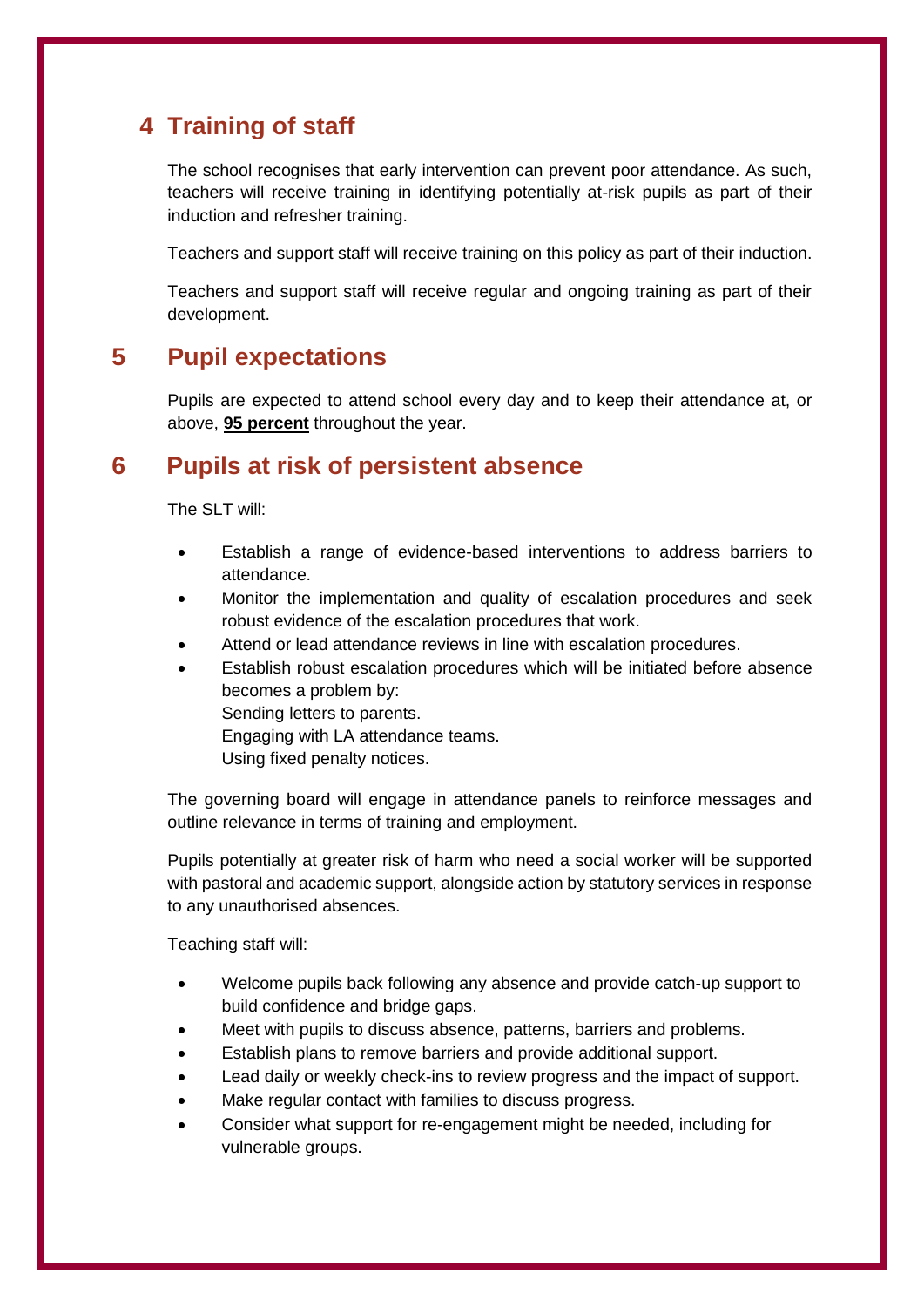## **7 Absence procedures**

Parents will contact the school as soon as possible on the first day of their child's absence.

Alternatively, parents may call into school and report to the school office where arrangements will be made to speak to a member of staff.

The school office will prioritise phone calls to the parents/carers of pupils in Year 6 classes when checking daily registers as the Year 6 pupils may have travelled to school on their own (wef 22<sup>nd</sup> February 2021, permission will need to have been given in order for a Year 6 pupil to travel unaccompanied to/from school).

A phone call will be made to the parent of any pupil who has not reported their child's absence on the first day that they do not attend school.

In the case of persistent absence, arrangements will be made for parents to speak to the attendance officer.

The school will inform the LA, on a termly basis, of the details of pupils who fail to attend regularly, or who have missed 10 school days or more without authorisation.

If a pupil's attendance drops below 90 percent, the attendance officer will be informed, and a formal meeting will be arranged with the parents.

## **8 Parental involvement**

The school will build respectful relationships with parents and families to ensure their trust and engagement.

The school will communicate openly and honestly with pupils and their families about their expectations of school life, attendance and performance so that they understand what to expect and what is expected of them.

The school will liaise with other agencies working with pupils and their families to support attendance, e.g. if a pupil has a social worker.

Parents will be expected to:

- Treat staff with respect.
- Actively support the work of the school.
- Call staff for help when they need it.
- Communicate with the school about possible circumstances which may affect their child's attendance or require support.

## **9 Attendance register**

The designated staff members will take the attendance register at the start of each school day and at the start of the afternoon session. This register will record whether pupils are: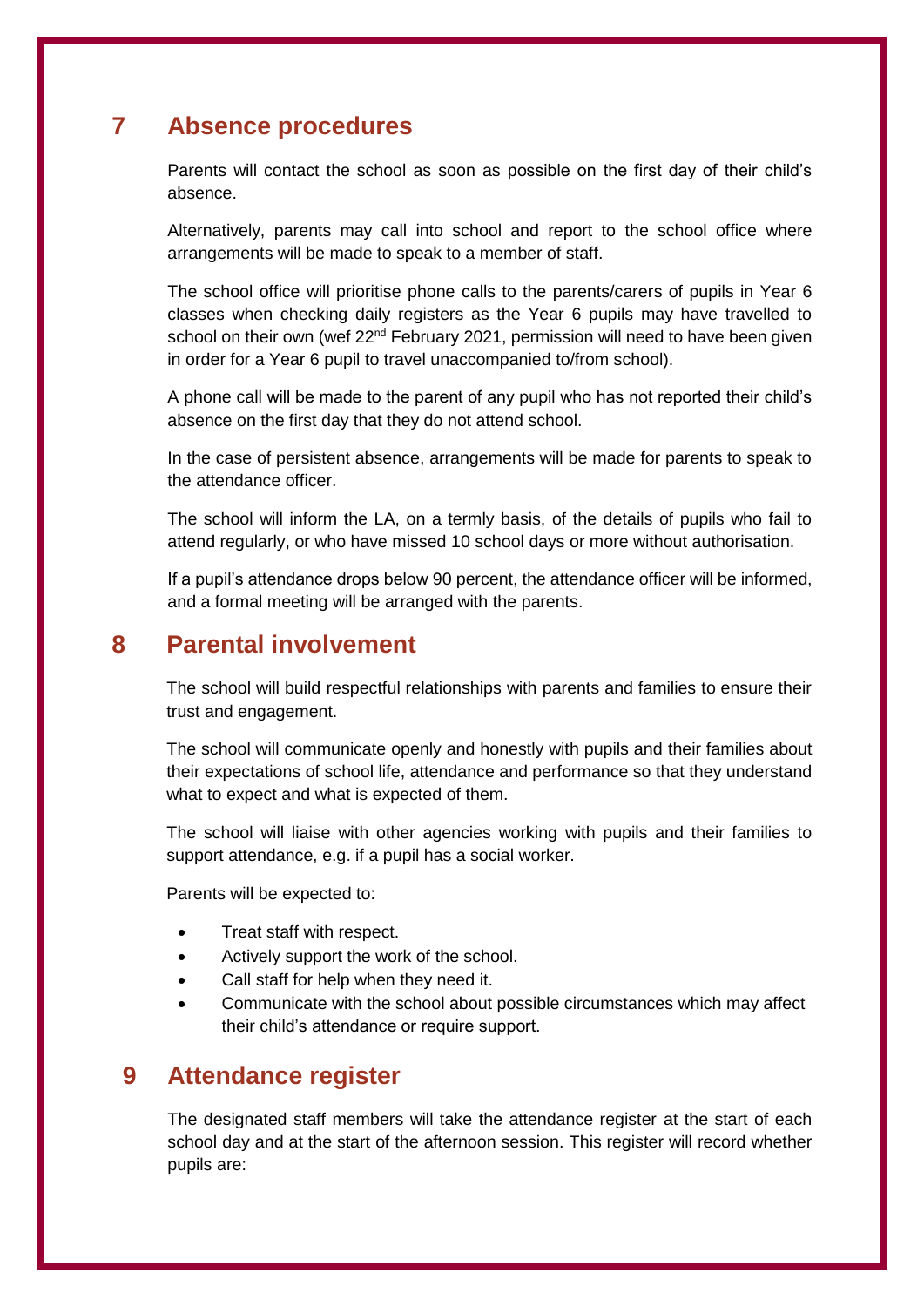- Present.
- Absent.
- Attending an approved educational visit.
- Unable to attend due to exceptional circumstances.

The school will use the national attendance codes to ensure attendance and absence are monitored and recorded in a consistent way. The following codes will be used:

- $/$  = Present in the morning
- $\lambda$  = Present in the afternoon
- $L =$  Late arrival before the register has closed
- C = Authorised absence
- $E =$  Excluded but no alternative provision made
- $H =$  Authorised holiday
- $I = I$ llness
- $M =$  Medical or dental appointments
- R = Religious observance
- $B =$  Off-site education activity
- $G =$  Unauthorised holidav
- $O =$  Unauthorised absence
- U = Arrived after registration closed
- N = Reason not yet provided
- $X = Not required to be in school$
- T = Gypsy, Roma and Traveller absence
- $V =$  Educational visit or trip
- $P =$  Participating in a supervised sporting activity
- $D =$  Duel registered  $-$  at another educational establishment
- Y = Exceptional circumstances
- $Z =$  Pupil not on admission register

When the school has planned in advance to be fully or partially closed, the code '#' will be used for the relevant pupils who are absent. This code will also be used to record year groups who are not due to attend because the school has set different term dates for different years, e.g. induction days.

All amendments made to the attendance register will include the original entry, the amended entry, the reason for the amendment, the date of amendment and the name and role of the person who made the amendment.

Every entry received into the attendance register will be preserved for at least three years after the date on which the entry was made. The current management information system (Integris) retains information for the length of time the pupil is on the system.

An agreed member of the SLT will complete the '**[Educational setting status form](https://www.gov.uk/government/publications/coronavirus-covid-19-attendance-recording-for-educational-settings)**' on a daily basis, based on the information on the attendance register.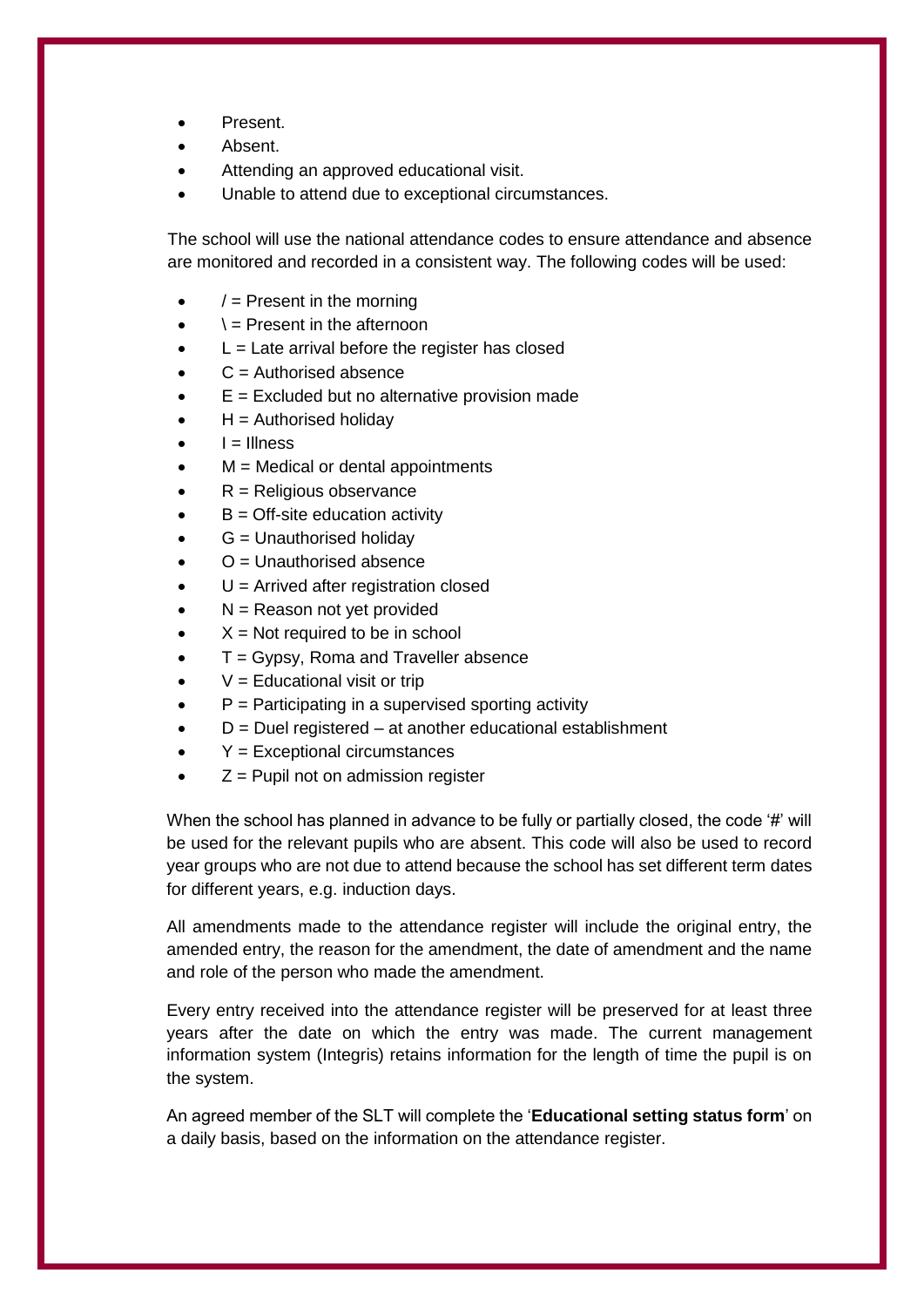## **10 Attendance officer**

If they are persistently absent, pupils will be referred to the attendance officer who will attempt to resolve the situation through a parent agreement.

If the situation cannot be resolved and attendance does not improve, the attendance officer has the power to issue sanctions such as prosecutions or penalty notices to parents.

The attendance officer will start fast track procedures where there is no engagement with the family and the school.

The attendance officer will monitor and analyse attendance data on a weekly basis to ensure that intervention is delivered quickly to address absence.

The attendance officer will provide regular reports to staff across the school to enable them to track the attendance of pupils and to implement attendance procedures.

## **11 Lateness**

Punctuality is of the utmost importance and lateness will not be tolerated.

The school doors open at 8:45 am and registration starts at 8:55 am. Pupils should be in their classroom at this time.

Registers are marked by 9:05 am. Pupils will receive a late mark if they are not in school by this time.

Pupils attending after 9:05 and before 9:15 am will receive a mark to show that they were on site, but this will be a late mark.

The register closes at 9:15 am. Pupils will receive a mark of absence if they do not attend school before this time.

Pupils returning from a lunch off site will receive a late mark if they are not in their classroom by the start of their afternoon lessons (1:00 pm or 1:10 pm).

## **12 Term-time leave**

At Ralph Butterfield Primary School, our aim is to prepare pupils for their future lives and careers. With this in mind, we require parents to observe the school holidays as prescribed.

The Headteacher will be unable to authorise holidays during term-time unless they meet the exceptional circumstance criteria.

The Headteacher will be only allowed to grant a leave of absence if satisfied by the evidence which is presented, before authorising term-time leave.

The Headteacher will determine the amount of time a pupil can be away from school during term-time. Any leave of absence is at the discretion of the Headteacher.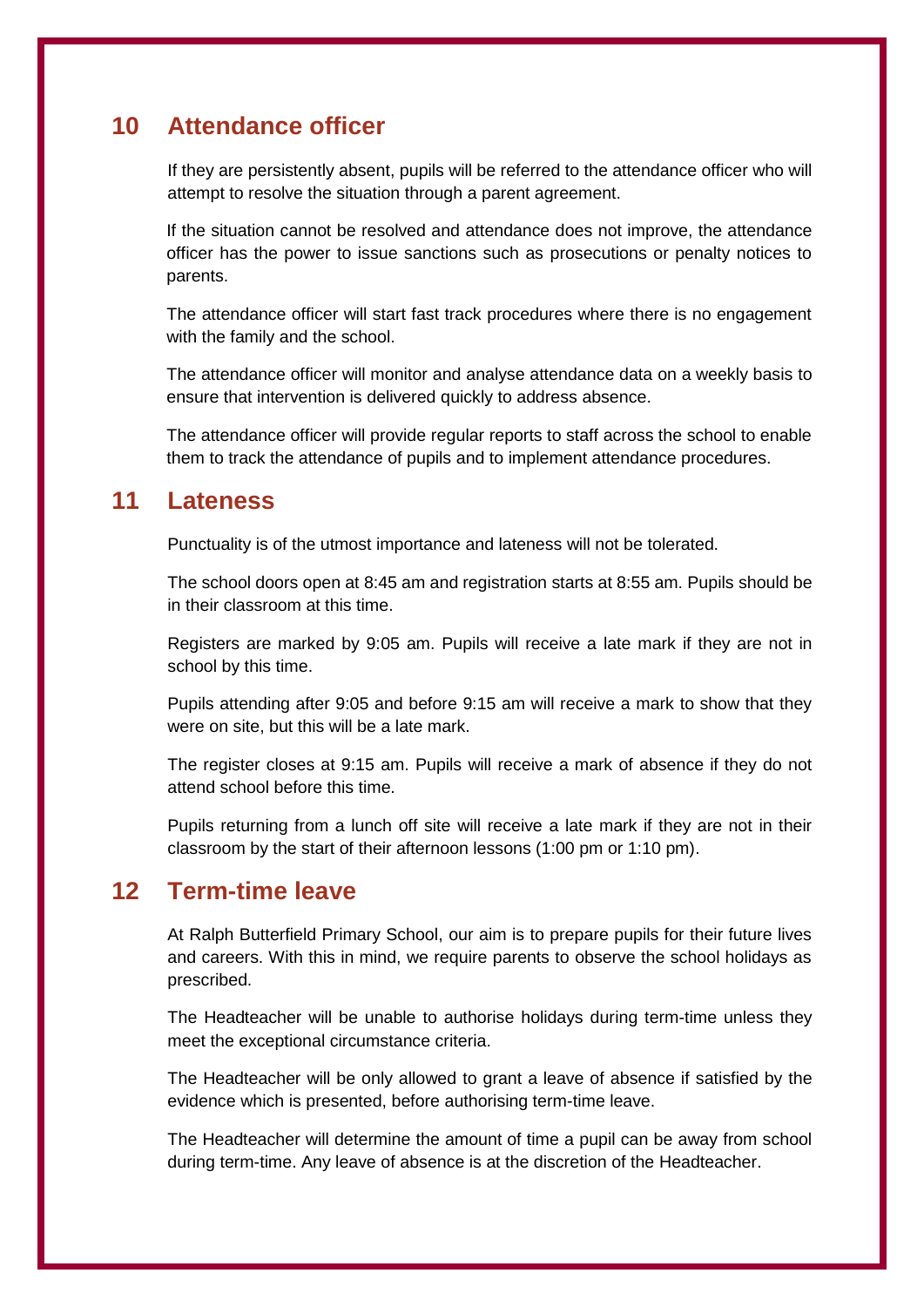Any requests for leave during term-time will be considered on an individual basis and the pupil's previous attendance record will be taken into account.

Requests for leave will not be granted in the following circumstances:

- Immediately before and during assessment periods
- When a pupil's attendance record shows any [unauthorised absence](file:///C:/Users/helen/Downloads/Primary_Attendance%20and%20Absence%20Policy_20200930.docx%23_Actions_in_the)
- Where a pupil's authorised absence record is already above 10 percent for any reason

If parents take their child out of school during term-time without authorisation from the Headteacher, they may be subject to sanctions such as penalty fines.

## **13 Leave during lunch times**

Parents may be permitted to take their child away from the school premises during lunch times with permission from the Headteacher – it is at the Headteacher's discretion as to whether a pupil will be allowed to leave the premises.

Parents will submit a written request, or use a form provided, outlining the reasons for their child to leave the premises during lunch time – this request will be submitted to the Headteacher. The exception to this is where a child regularly has lunch at home and arrangements have been agreed between parents/carers and the school.

The Headteacher will consider the request and will invite the parent in to the school for a discussion regarding any concerns, as well as the timely return of their child at the end of lunch time and their child's behaviour when not on the school premises.

Parents will be required to meet their child at the school office when taking them off the premises – the pupil will be signed out and back in using the lunch time register at the school office.

A member of staff will be available at the school office before the pupil leaves the premises and upon their return to sign them back in. No pupil will leave the premises before the member of staff has given their permission.

## **14 Truancy**

Truancy means any absence of part, or all, of one or more days from school, during which the school has not been notified of the cause behind such absence.

All staff will be concerned about the regular attendance of pupils, and the importance of continuity in each child's learning.

All pupils are expected to be in their classes by 8:55 am where the teacher will record the attendance electronically.

Immediate action will be taken when there are any concerns that a child might be truanting.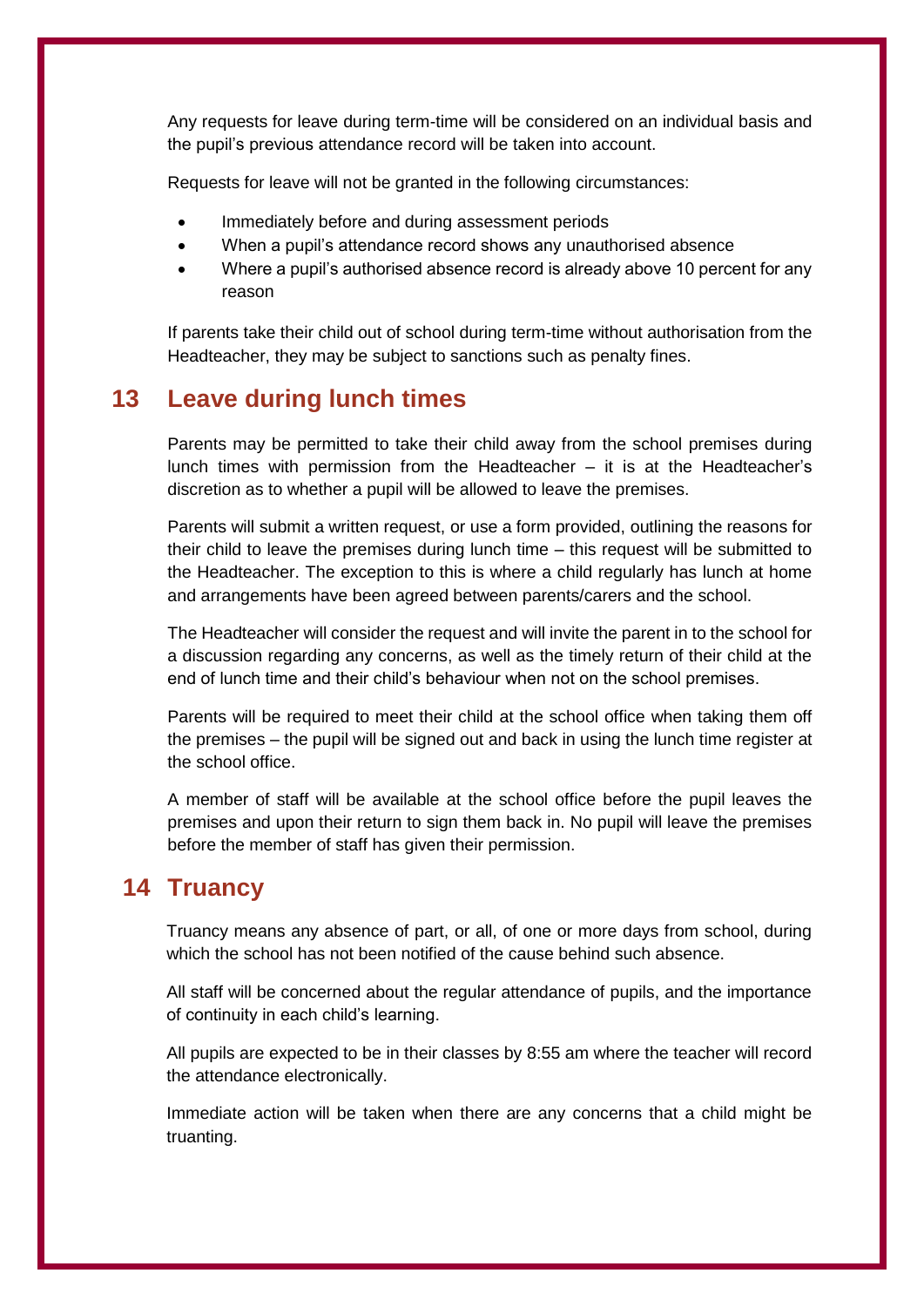If truancy is suspected, the Headteacher is notified, and they will contact the parent in order to assess the reasons behind the child not attending school.

The following procedures will be taken in the event of a truancy:

- In the first instance, a letter of warning will be sent to the parents of the pupil, informing them of the truancy and stating that any future occurrences could result in further action being taken.
- If any further truancy occurs, then the school will consider issuing a penalty notice.
- A penalty notice will be issued where there is overt truancy, inappropriate parentally-condoned absence, excessive holidays in term-time and persistent late arrival at school.

## **15 Missing children**

The following procedures will be taken in the event of a pupil going missing whilst at school:

- The member of staff who has noticed the missing pupil will inform the Headteacher immediately.
- The office staff will also be informed as they will act as a point of contact for receiving information regarding the search.
- A member of staff will stay with the rest of the class, and all other available members of staff will conduct a thorough search of the school premises as directed by the Headteacher.
- The following areas will be systematically searched:
	- − All classrooms
	- − All toilets
	- − Changing rooms
	- − The library/ICT suite
	- − Any outbuildings
	- − The school grounds
- Available staff will begin a search of the area immediately outside of the school premises, and will take a mobile phone with them so they can be contacted.
- If the pupil has not been found after a full sweep of the school or 10 minutes, whichever happens sooner, then the parents of the pupil will be notified.
- If it is not clear when the child was last seen, all available staff members will be required to reduce the length of time of the school sweep.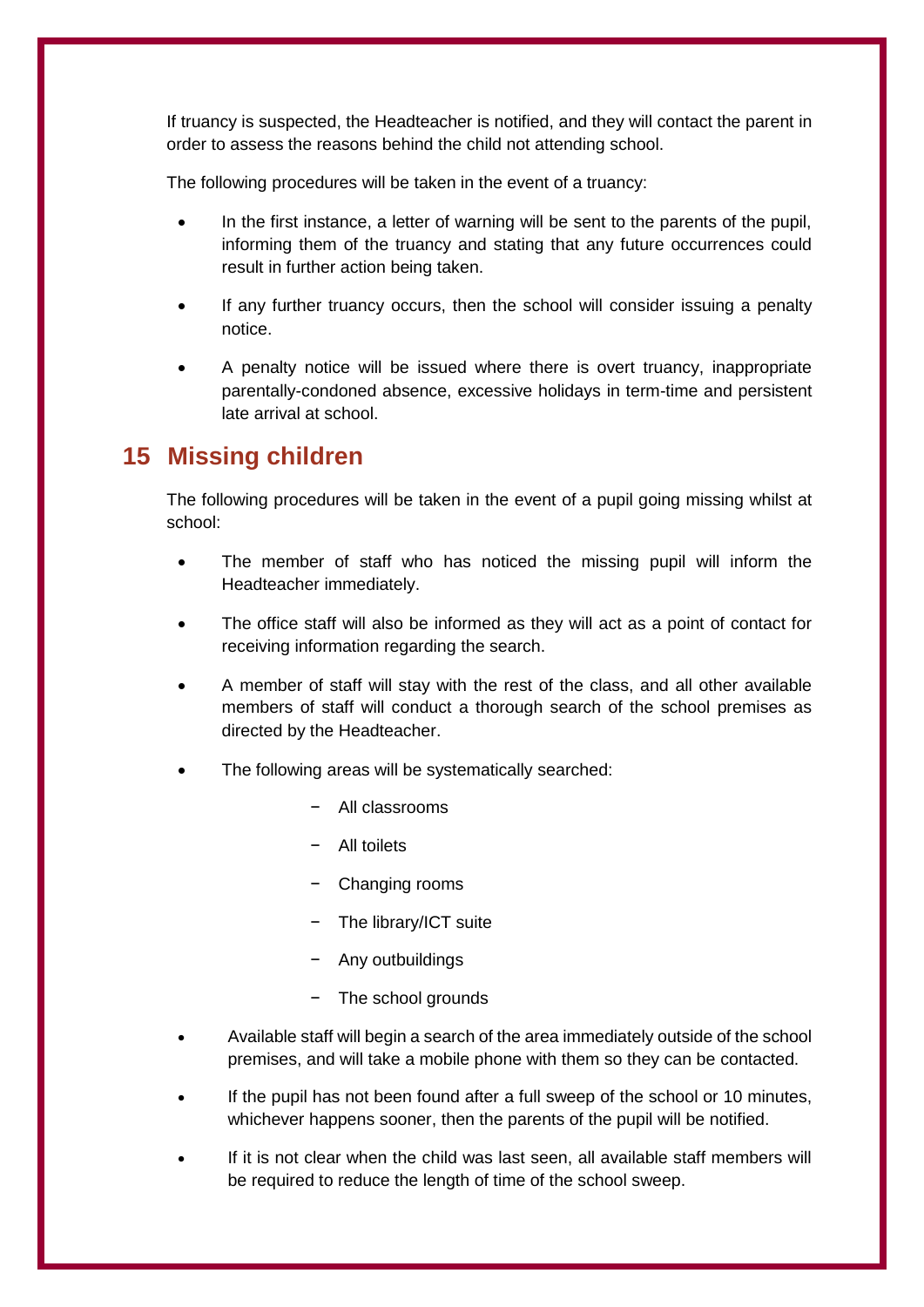- The school will attempt to contact parents using the emergency contact numbers provided.
- If the parents have had no contact from the pupil, and the emergency contacts list has been exhausted, the police will be contacted.
- The missing pupil's teacher will fill in an incident form, describing all circumstances leading up to the pupil going missing.
- If the missing pupil has an allocated social worker, is a LAC, or has any SEND, then the appropriate personnel will be informed.
- When the pupil has been located, members of staff will care for and talk to the pupil to ensure they are safe and well.
- The Headteacher will take the appropriate action to ensure that pupils understand they must not leave the premises, and sanctions will be issued if deemed necessary.
- Parents and any other agencies will be informed immediately when the pupil has been located.
- The Headteacher will carry out a full investigation, and will draw a conclusion as to how the incident occurred.
- Appropriate disciplinary procedures are followed in accordance with the Behaviour Policy.
- Prolonged periods of unauthorised absence without contact will be handled in accordance with clauses [7.6](file:///C:/Users/helen/Downloads/Primary_Attendance%20and%20Absence%20Policy_20200930.docx%23as)[-7.8](file:///C:/Users/helen/Downloads/Primary_Attendance%20and%20Absence%20Policy_20200930.docx%23asd) of this policy.
- A written report will be produced, and policies and procedures will be reviewed in accordance with the outcome.

## **16 Religious observances**

The school will take advice from local religious leaders of all faiths to establish the appropriate number of days of absence required for religious festivals.

Parents will inform the school in advance if absences are required for days of religious observance.

## **17 Appointments**

As far as possible, parents will attempt to book medical and dental appointments outside of school hours.

Where this is not possible, a note will be sent to the school office.

If the appointment requires the pupil to leave during the school day, they will be signed out at the school office by a parent.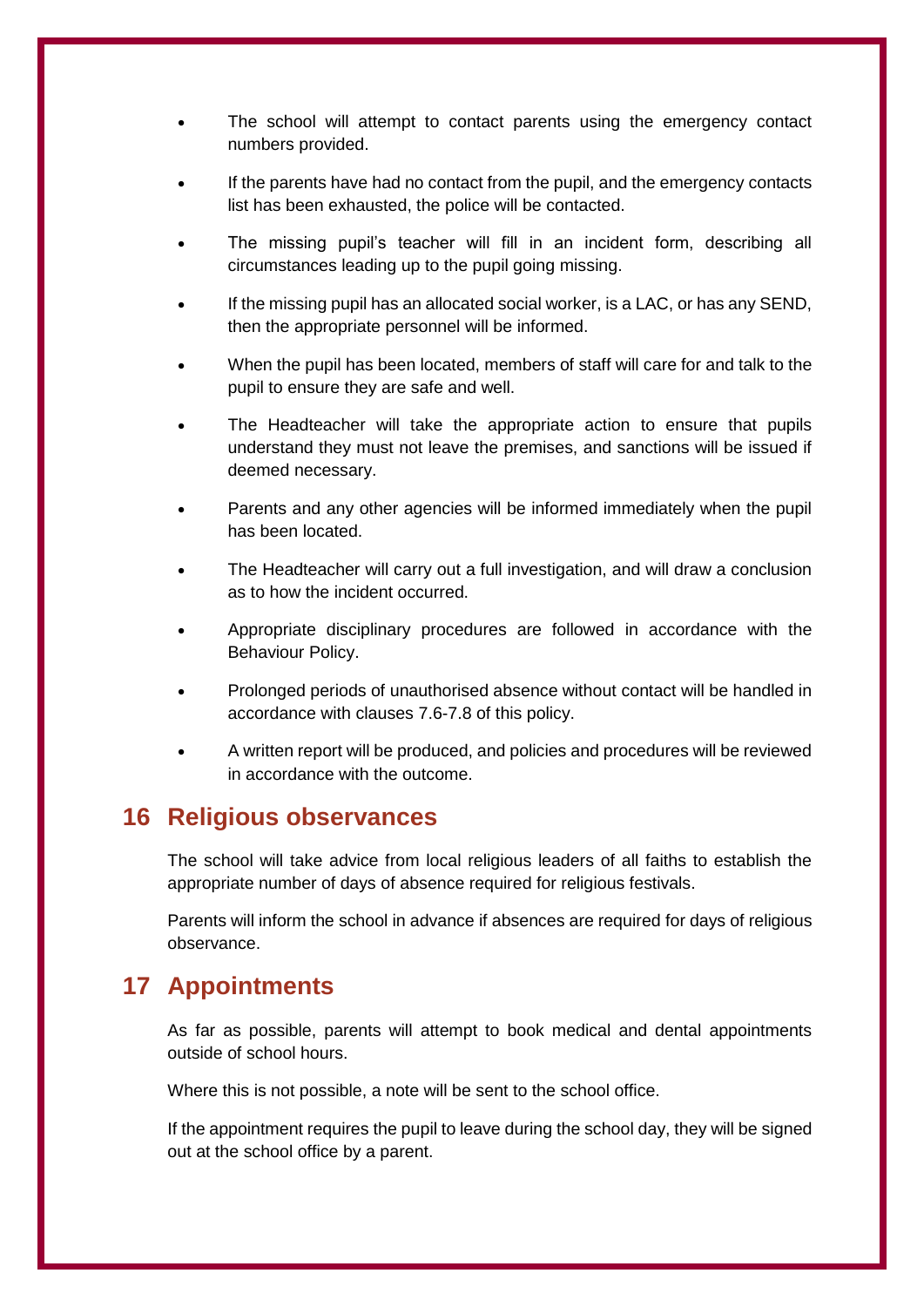Pupils will attend school before and after the appointment wherever possible.

## **18 Modelling, sport and acting performances/activities**

- a. Under Section 37 of the Children and Young Persons Act 1963, all pupils engaging in performances/activities (whether they, or another person, receives payment or not), which require them to be absent from school, will be required to obtain a licence from the LA which authorises their absence(s).
- b. Where a pupil requests to be absent for a performance or activity, the individual or organisation responsible for organising, producing or running the activity/performance will request a licence from the LA.
- c. The organiser will allow sufficient time for the LA to process the request the LA will refuse to consider an application if the performance or activity is less than 21 days away.
- d. The LA will only approve a licence application once it is satisfied that:
	- The pupil's education, health and wellbeing will not suffer; and
	- The conditions of the licence will be observed.
- e. The LA will impose any conditions it considers necessary to ensure that the pupil is fit to take part in the performance/activity, that there will be proper provision for the pupil's wellbeing, and that the pupil's education will not suffer.
- f. The school will make additional arrangements for pupils engaging in performances or activities that require them to be absent from school to ensure they do not fall behind in their education – this may involve private teaching. These arrangements will be approved by the LA who will ensure that the arrangements are suitable for the pupil.
- g. The organiser of the performance/activity is responsible for ensuring these arrangements are carried out.
- h. The pupil will receive education that, when taken together over the term of the licence, amounts to a minimum of three hours per day that the pupil would be required to attend a school maintained by the LA issuing the licence.
- i. The above requirement will be met by ensuring a pupil receives an education:
	- For not less than six hours a week; and
	- During each complete period of four weeks (or if there is a period of less than four weeks, then during that period), for periods of time not less than three hours a day; and
	- On days where the pupil would be required to attend school if they were attending a school maintained by the LA; and
	- For not more than five hours on any such day.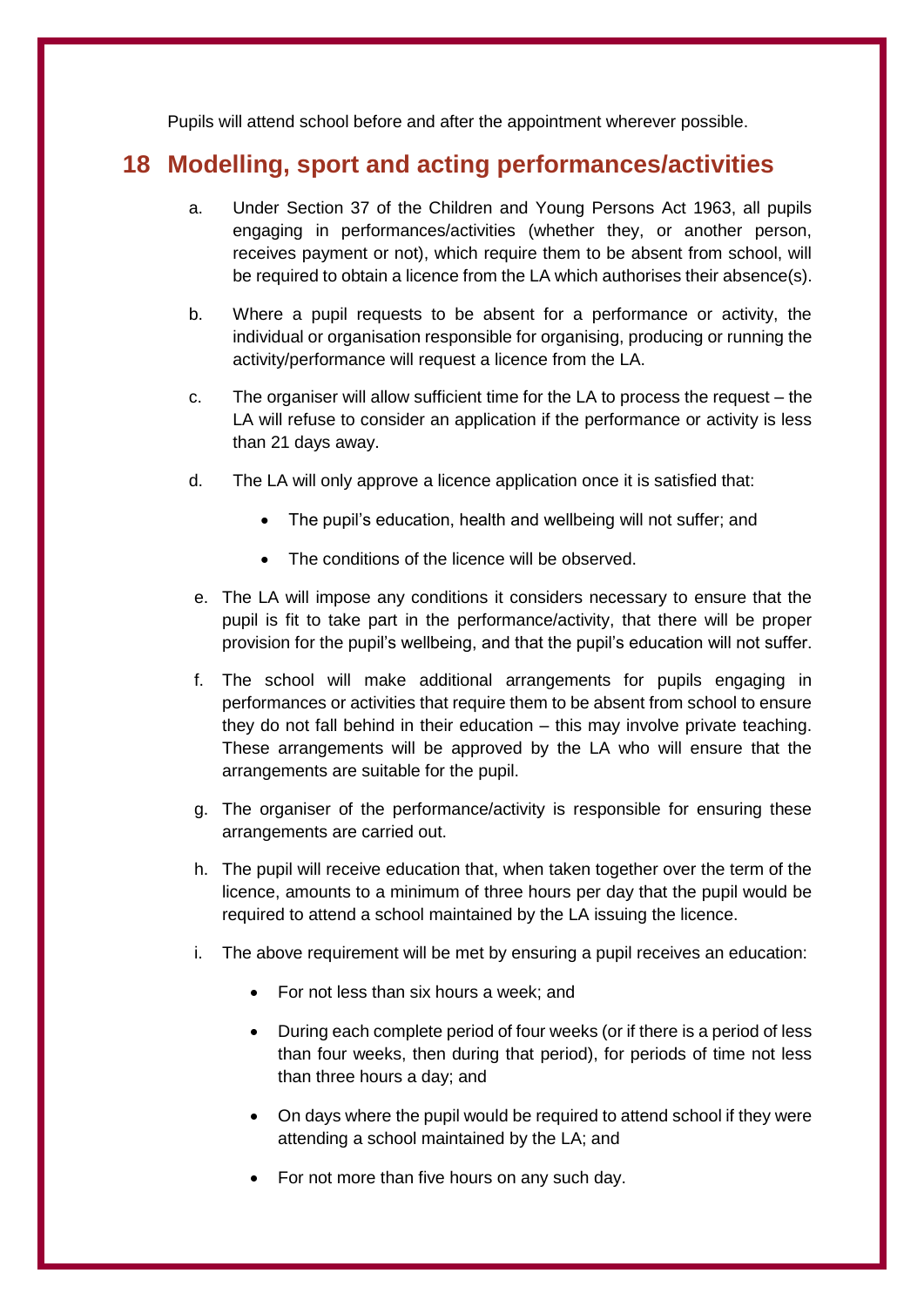- j. Where the applicant is unable to specify the dates of the performance/activity, and the LA decides to grant the application, the LA will specify that the pupil can only take part in the activity for a specified number of days within a sixmonth period.
- k. Where a licence has been granted by the LA and it specifies dates of absence, no further authorisation is needed from the school.
- l. Where an application does not specify dates, and it has been approved by the LA, it is at the discretion of the Headteacher to authorise the leave of absence for each day.
- m. The Headteacher will not authorise any absences which would mean that a pupil's attendance would fall below 96 percent.
- n. Where a licence has not been obtained, the Headteacher will not authorise any absence for a performance or activity.
- o. The LA will be satisfied that arrangements for chaperones, accommodation, place of performance and rehearsal, and travel are suitable before it grants the application.
- p. The LA may decide to place restrictions on any performance or activity this can include maximum hours and breaks.
- q. The maximum number of consecutive days that a child can perform is six this applies to performances only.
- r. Pupils who perform are entitled to a break of at least 14 days following the last performance where the pupil has been performing on the maximum number of consecutive days over a period of eight weeks, unless the period to which the licence applies is less than 60 days.
- s. A licence is also required where a pupil will be absent from school and conducting a performance or activity abroad.
- t. The LA is responsible for enforcing all licence requirements; they may carry out inspections of the premises:
	- Where rehearsals during the performance period are taking place;
	- Where performances or activities are taking place; or
	- Where the pupil is receiving their education, in order to check that licensing conditions are being met.
- u. The LA has the power to amend or revoke existing licences at any time.
- v. If the LA refuses to grant a licence, it will provide reasons for this decision in writing to the individual/organisation applying for the licence.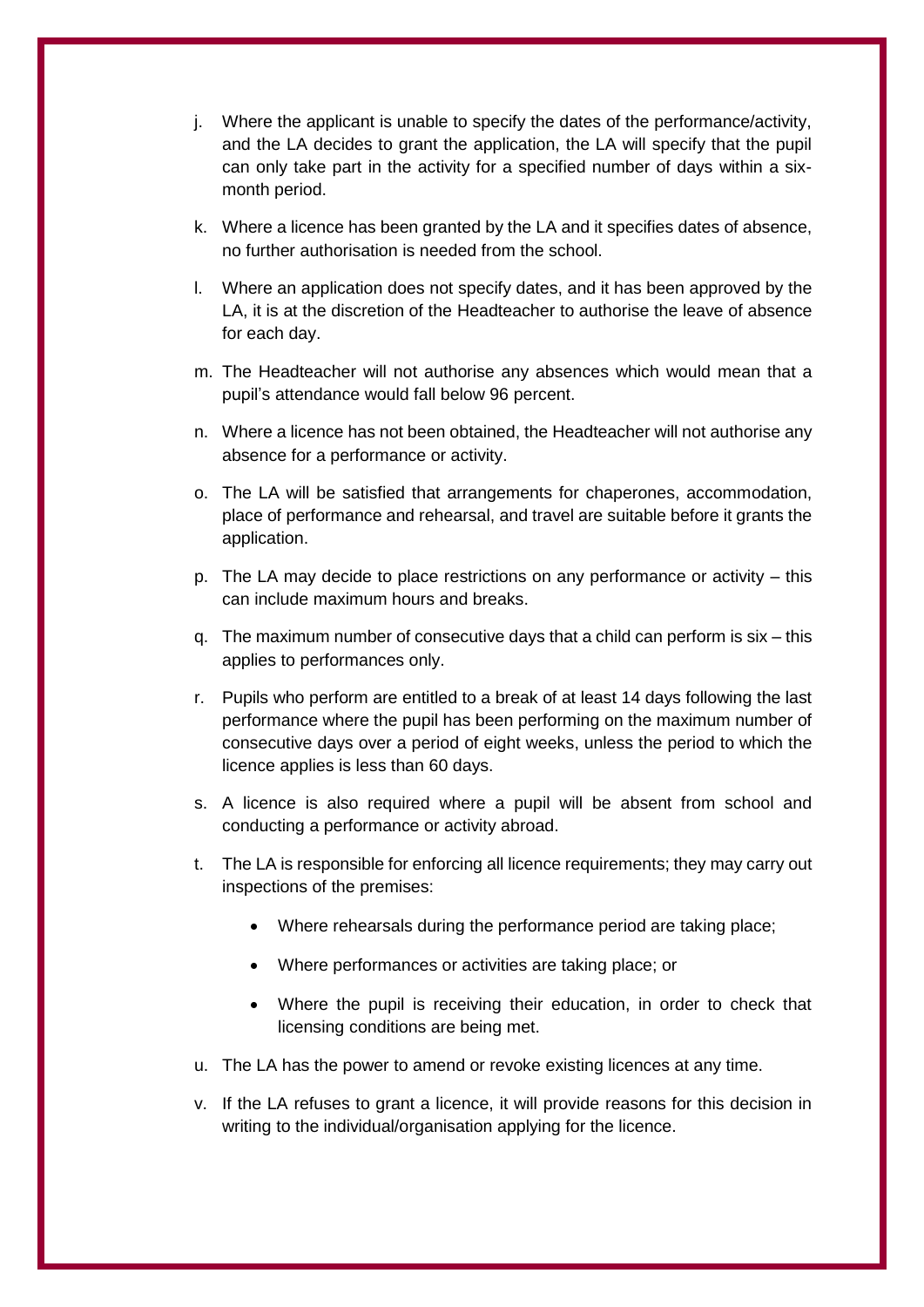w. The organiser of the performance/activity has the right to appeal the decision to a magistrates' court, including its refusal, revocation or variation, and against any condition under which a licence is granted or an approval is given.

## **19 Young carers**

The school understands the difficulties that face young carers.

The school will endeavour to identify young carers at the earliest opportunity from enrolment at the school and throughout their time at the school.

The school will take a caring and flexible approach to the needs of young carers and each pupil will be examined on a case-by-case basis, involving other agencies if appropriate.

## **20 Monitoring and review**

The school monitors attendance and punctuality throughout the year.

Details of our absence levels can be found on our website.

This policy will be reviewed by the Headteacher, SLT and governing board every three years, who will make any necessary changes and communicate these to all members of staff.

The next scheduled review date for this policy is February 2024.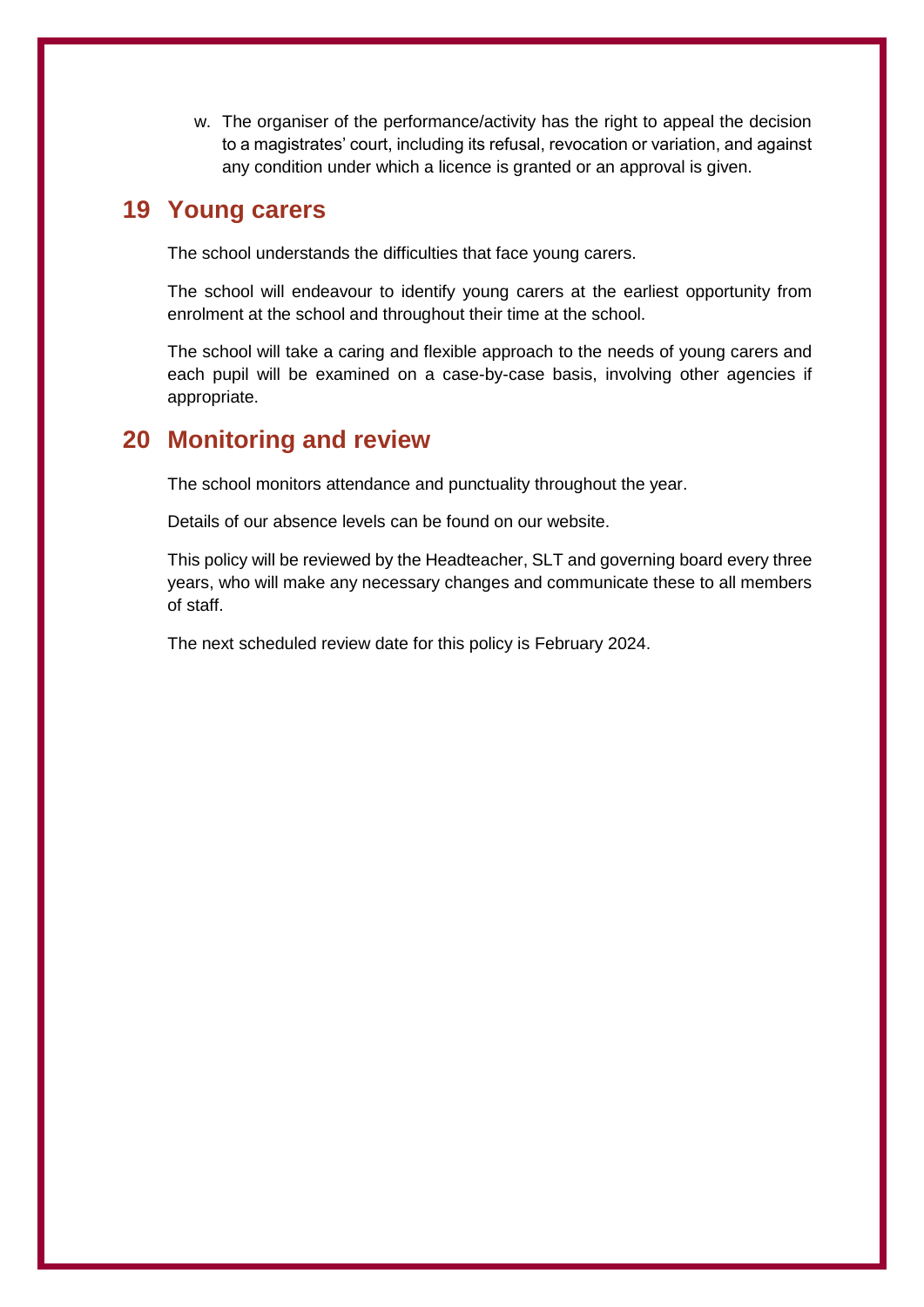#### **APPENDIX A**

## **Attendance Monitoring Procedures**

Ralph Butterfield Primary School has adopted the following attendance monitoring procedures, to ensure that pupils' attendance meets the expected standard, and effective intervention is provided where pupils' attendance falls below the standard:

- 1. The Attendance Officer will check on a weekly basis the attendance to date.
- 2. Attendance is discussed by classroom teachers and pupils record their attendance in their planners. Any attendance/punctuality trends noticed by classroom teachers are passed immediately to the SLT.
- 3. Contact is made with parents on the first day of absence for any pupil absence not reported. 'N' codes are used to indicate that the pupil is absent for a reason not yet provided; these N codes are reported to the SLT and attendance officer daily.
- 4. Contact is made to the parents of any pupils marked using the N code. Any N codes not established after a week are recorded as an unauthorised absence.
- 5. If a pupil's attendance falls below 95 percent, a letter is sent home raising concerns that their attendance has fallen below the school's expected standard. The letter also has an attached leaflet outlining how parents can work with the school and their child to improve attendance.
- 6. If a pupil's attendance falls below 90 percent, a letter is sent home explaining that the pupil's attendance is now being monitored, and the attendance officer contacts the parents to discuss this.
- 7. The pupil's attendance is monitored for two weeks and, if attendance does not improve after this time, parents are required to attend a meeting in school with the classroom teacher and set targets for their child. If parents are unwilling to cooperate, or are genuinely unable to attend, a referral may be required to the local education welfare officer (EWO), who will then conduct a home visit.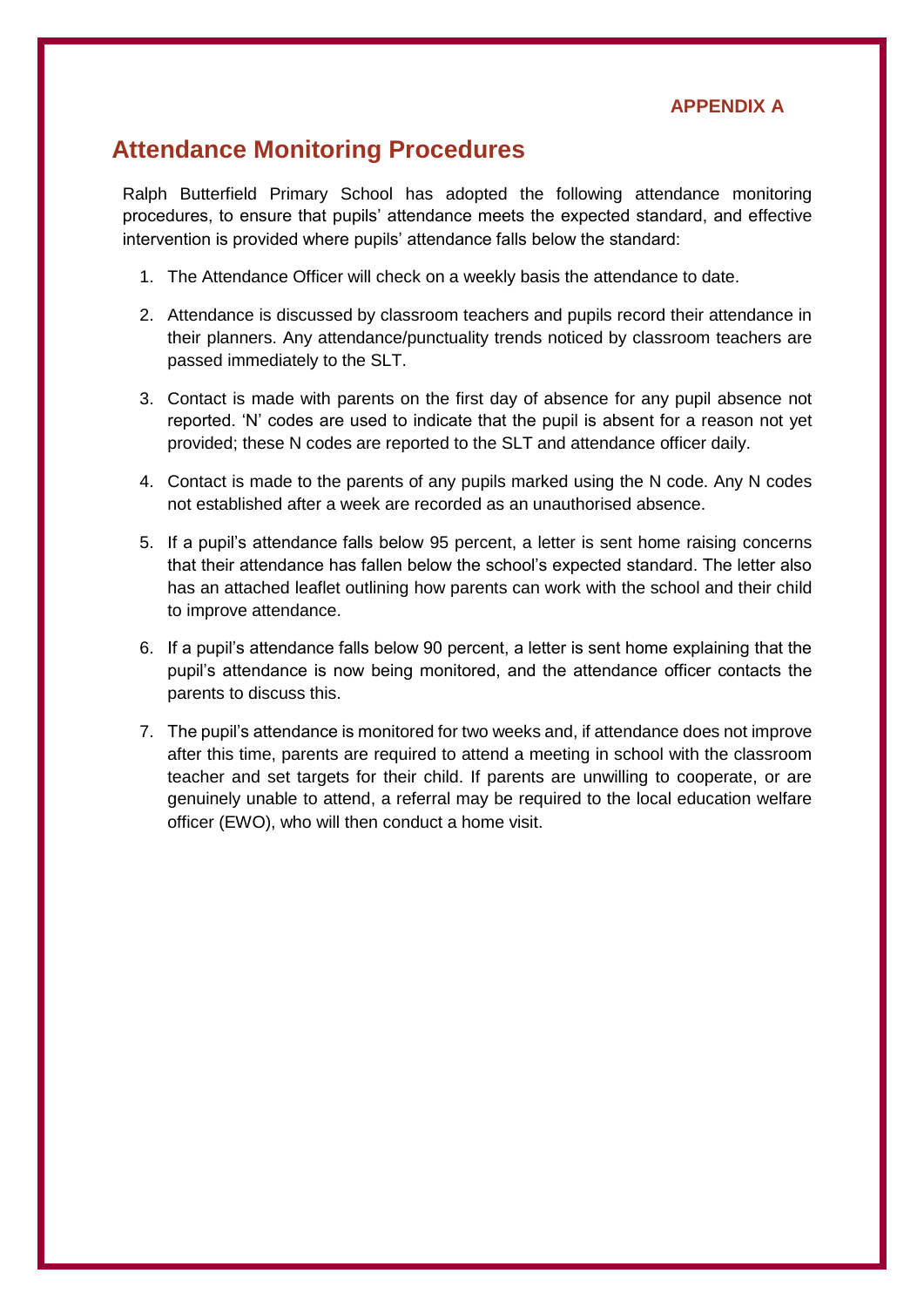#### **APPENDIX B**



**Ralph Butterfield Primary School** Station Road, Haxby, York, YO32 3LS Telephone: 01904 768325

Friday 20<sup>th</sup> November 2020

**www.ralphbutterfieldprimary.co.uk** Headteacher: Mrs E Clark BA (Hons) QTS

## **Attendance Update**

Dear **Dear** 

As you know, we are a school who look to be supportive and we do fully understand that it can be challenging for you to make sure your children attend school every day. We are always sympathetic to individual circumstances, however, parents do have a legal duty to make sure their children attend school. This academic year clearly got off to a fantastic start for you and it was so lovely seeing you at drop off and pick up in the early part of this year.

Unfortunately, it has become apparent that and are now missing too much school again.

As the Attendance Lead in Ralph Butterfield Primary School, my role is to improve attendance and punctuality. I monitor pupil's attendance regularly and follow up on any frequent or unreasonable absences. We would like your support to improve levels of attendance for both \_\_\_\_\_\_ and \_\_\_\_\_\_.

Here are both children's current attendance figures for this academic year up to 20th November 2020.



The government classes any children with attendance below 90% as a 'persistent absentee', meaning that schools are obliged to monitor and support these children so that they attend school more frequently. Both and are therefore persistent absentees.

Please be aware that if there is not an immediate improvement in early and and is attendance, we will have no choice but to start a 'Fast Track Initiative' process which could lead to formal meetings around your statutory obligation to ensure your children attend school daily.

I am writing you this letter in the hope that you will be able to support getting your children back into school on a daily basis, without us needing to take this action.

Please note that no action is required on your part at the moment, other than ensuring that your child attends school as much as possible.

Thank you for your understanding and we look forward to seeing \_\_\_\_\_ and \_\_\_\_\_\_ in school on Monday.

Kind regards

*H Stephenson*

Mrs H Stephenson

Assistant Headteacher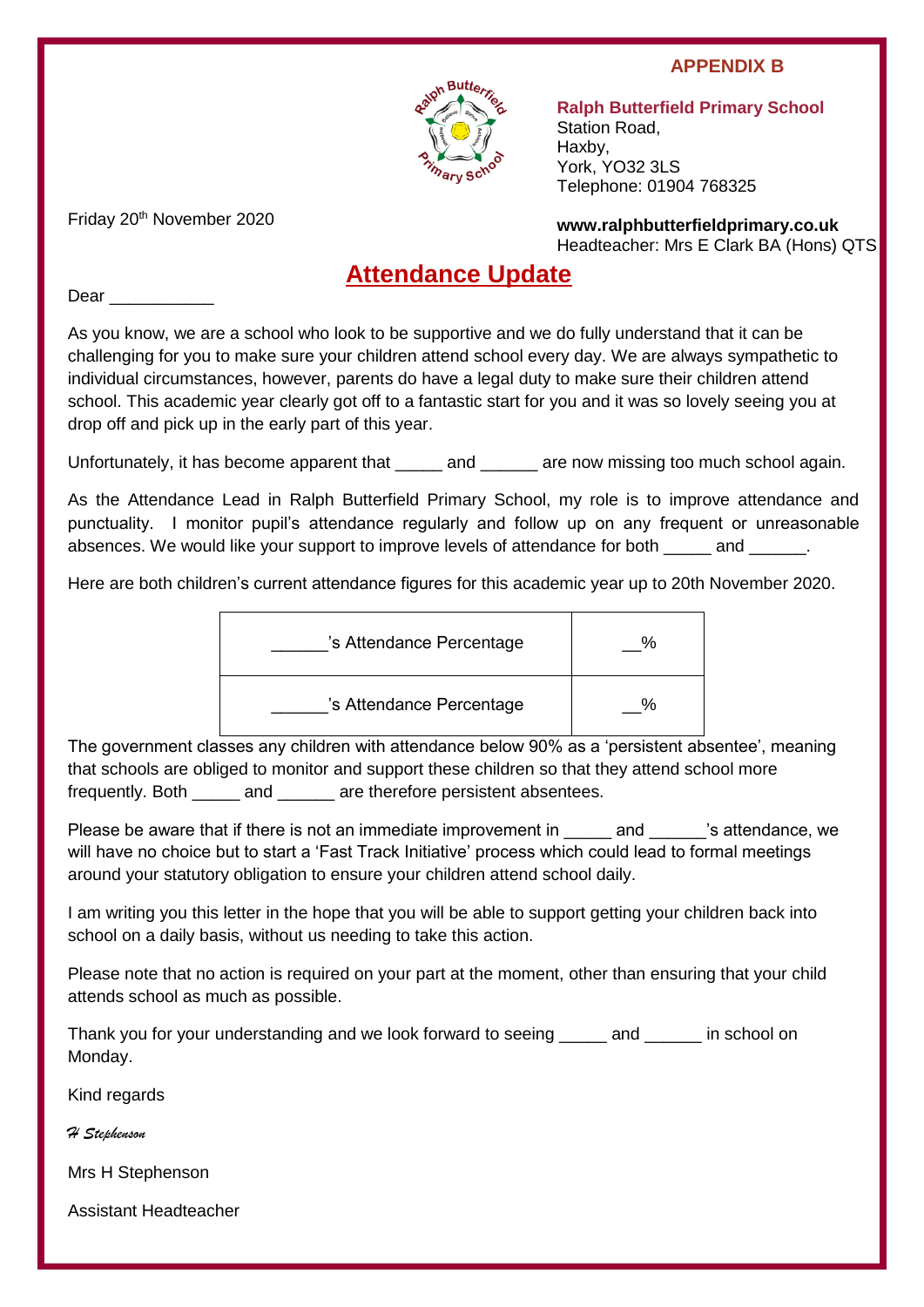

#### **APPENDIX C**

**Ralph Butterfield Primary School** Station Road, Haxby, York, YO32 3LS Telephone: 01904 768325

**www.ralphbutterfieldprimary.co.uk** Headteacher: Mrs E Clark BA (Hons) QTS

Thursday 22nd January 2020

## **Attendance Update**

To the parents and carers of:

Please find below your child's current attendance figure for the academic year up to 20<sup>th</sup> December 2019.

The government classes any children with attendance below 90% as a 'persistent absentee', meaning that schools are obliged to monitor and support these children so that they attend school more frequently.

In order to ensure as few pupils as possible reach this threshold by the end of the academic year, we are obliged to send these informal update letters to any parents/carers with children whose current attendance is under 95%.

We understand that children will need to take time off school when they are poorly so please see this letter as a statutory obligation and not a criticism on our part. Here at Ralph Butterfield Primary, we have certainly seen several bouts of colds and stomach bugs over the past few months and can fully support parent/carers' decisions to keep their child away from school until they are better. The same can be said for children who have specific medical conditions and needs. We continue to be grateful to those parent/carers' who adhere to the 48hr rule in regards to sickness, this helps us in regards to infection control.

> Attendance percentage 02 SEPT to 20 DECEMBER 2019

Please note that no action is required on your part other than ensuring that your child attends school as much as possible. Term time holidays must therefore be avoided.

Thank you for your understanding.

Kind regards

Mrs E Clark

Headteacher